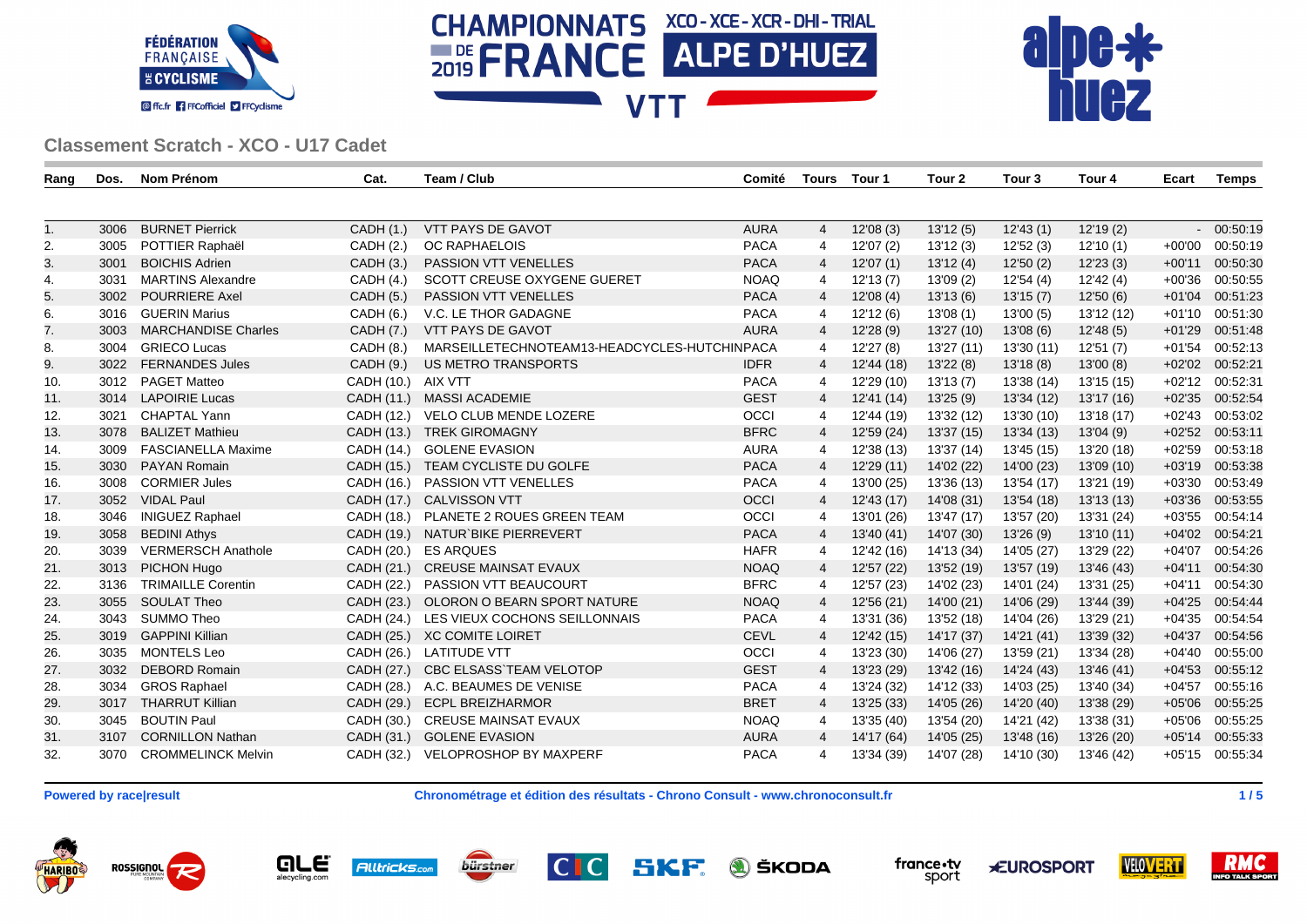





| Rang | Dos. | Nom Prénom                   | Cat.               | Team / Club                          | Comité      | <b>Tours</b>   | Tour 1                 | Tour 2      | Tour <sub>3</sub> | Tour 4      | Ecart    | <b>Temps</b>    |
|------|------|------------------------------|--------------------|--------------------------------------|-------------|----------------|------------------------|-------------|-------------------|-------------|----------|-----------------|
| 33.  | 3051 | <b>BEZIN Valentin</b>        | CADH (33.)         | <b>ECPL BREIZHARMOR</b>              | <b>BRET</b> | $\overline{4}$ | 13'32 (37)             | 14'07 (29)  | 14'13 (33)        | 13'54 (48)  | $+05'24$ | 00:55:43        |
| 34.  | 3079 | <b>BERTOLI Bastien</b>       |                    | CADH (34.) ASPTT MULHOUSE            | <b>GEST</b> | 4              | 13'49 (48)             | 14'17 (36)  | 14'00 (22)        | 13'44 (38)  | $+05'27$ | 00:55:46        |
| 35.  | 3033 | <b>PERRIN Tom</b>            |                    | CADH (35.) MASSI ACADEMIE            | <b>GEST</b> | 4              | 13'33 (38)             | 14'20 (38)  | 14'29 (50)        | 13'31 (26)  | $+05'32$ | 00:55:51        |
| 36.  | 3068 | <b>VOCANSON Romain</b>       |                    | CADH (36.) GOLENE EVASION            | <b>AURA</b> | 4              | 13'43 (44)             | 14'15 (35)  | 14'28 (48)        | 13'29 (23)  | $+05'33$ | 00:55:52        |
| 37.  | 3010 | <b>HOUPERT Oscar</b>         |                    | CADH (37.) VTT FUN CLUB              | <b>GEST</b> | $\overline{4}$ | 13'27 (34)             | 14'28 (47)  | 14'12 (32)        | 13'57 (51)  | $+05'41$ | 00:56:00        |
| 38.  | 3100 | <b>DATIN Alexis</b>          | CADH (38.)         | XC63                                 | <b>AURA</b> | 4              | 14'16 (63)             | 14'03 (24)  | 14'05 (28)        | 13'40 (33)  | $+05'43$ | 00:56:02        |
| 39.  | 3059 | <b>TROJA Baptiste</b>        | CADH (39.)         | <b>ERIC FAVRE MTB</b>                | <b>AURA</b> | 4              | 13'53 (53)             | 14'10 (32)  | 14'19 (38)        | 13'45 (40)  | $+05'45$ | 00:56:04        |
| 40.  | 3015 | <b>NIERDING Mathis</b>       |                    | CADH (40.) U C MOURMELONNAISE        | <b>GEST</b> | $\overline{4}$ | 12'50 (20)             | 14'25 (43)  | 14'34 (53)        | 14'26 (81)  | $+05'53$ | 00:56:12        |
| 41.  | 3081 | <b>GIRAUD Raphaël</b>        |                    | CADH (41.) CALVISSON VTT             | <b>OCCI</b> | 4              | 13'53 (52)             | 14'40 (63)  | 14'11 (31)        | 13'32 (27)  | $+05'54$ | 00:56:13        |
| 42.  | 3049 | SILHOL Cyrian                |                    | CADH (42.) VELO CLUB LODEVOIS        | OCCI        | 4              | 13'45 (47)             | 14'43 (67)  | 14'13 (34)        | 13'42 (36)  | $+06'01$ | 00:56:20        |
| 43.  | 3060 | <b>BOYER Morgan</b>          |                    | CADH (43.) CA PEYMEINADE             | <b>PACA</b> | 4              | 14'01 (56)             | 14'27 (44)  | 14'18 (37)        | 14'01 (53)  | $+06'25$ | 00:56:44        |
| 44.  | 3122 | <b>HERICHER Théo</b>         |                    | CADH (44.) BIKE AVENTURE             | OCCI        | 4              | 14'20 (66)             | 14'37 (58)  | 14'47 (62)        | 13'14 (14)  | $+06'37$ | 00:56:56        |
| 45.  | 3094 | <b>ROSSEL Jules</b>          |                    | CADH (45.) CALVISSON VTT             | <b>OCCI</b> | $\overline{4}$ | 14'23 (70)             | 14'27 (46)  | 14'13 (35)        | 13'57 (52)  | $+06'39$ | 00:56:58        |
| 46.  | 3061 | <b>GUICHARD Lucas</b>        |                    | CADH (46.) ASPTT DIJON               | <b>BFRC</b> | 4              | 13'50 (50)             | 14'44 (69)  | 14'25 (45)        | 14'06 (55)  | $+06'43$ | 00:57:02        |
| 47.  | 3040 | <b>BEAUDOUIN Theo</b>        |                    | CADH (47.) VELO CLUB LODEVOIS        | OCCI        | $\overline{4}$ | 13'13 (28)             | 14'40 (62)  | 14'48 (63)        | 14'25 (80)  | $+06'45$ | 00:57:04        |
| 48.  | 3026 | <b>BELLARD Romain</b>        |                    | CADH (48.) VTT ST AMAND LES EAUX     | <b>HAFR</b> | 4              | 13'41 (42)             | 14'25 (42)  | 14'41 (59)        | 14'23 (74)  | $+06'48$ | 00:57:07        |
| 49.  | 3054 | RUSSO Lorenzo                |                    | CADH (49.) NCA BERGAMONT LEVENS VTT  | <b>PACA</b> | 4              | 13'54 (54)             | 14'28 (49)  | 14'35 (54)        | 14'13 (65)  | $+06'49$ | 00:57:08        |
| 50.  | 3089 | SPYSSCHAERT Corentin         |                    | CADH (50.) LYCEE LA TOUCHE BRETAGNE  | <b>BRET</b> | 4              | 14'09 (59)             | 14'28 (48)  | 14'47 (61)        | 13'51 (46)  | $+06'53$ | 00:57:12        |
| 51.  | 3053 | <b>CRUVEILLER Aurélien</b>   |                    | CADH (51.) VTT LOZERE                | <b>OCCI</b> | $\overline{4}$ | 14'10 (60)             | 14'35 (55)  | 14'37 (55)        | 13'53 (47)  | $+06'54$ | 00:57:13        |
| 52.  | 3056 | <b>TOULLIER Pierre</b>       | CADH (52.)         | AS DE FONDETTES VTT                  | <b>CEVL</b> | 4              | 14'32 (72)             | 14'37 (60)  | 14'16 (36)        | 13'56 (49)  | $+06'59$ | 00:57:18        |
| 53.  | 3084 | <b>BENEZECH Raphaël</b>      |                    | CADH (53.) VELO CLUB DOLOIS          | <b>BFRC</b> | 4              | 14'43 (76)             | 14'34 (54)  | 14'29 (51)        | 13'42 (35)  | $+07'07$ | 00:57:26        |
| 54.  | 3091 | <b>AMYOT Vincent</b>         |                    | CADH (54.) ENERGY CYCLE MOZAC        | <b>AURA</b> | 4              | 14'21 (67)             | 14'35 (56)  | 14'20 (39)        | 14'13 (66)  | $+07'07$ | 00:57:26        |
| 55.  | 3080 | <b>VUFFRAY Tristan</b>       |                    | CADH (55.) CBC ELSASS`TEAM VELOTOP   | <b>GEST</b> | 4              | 14'00 (55)             | 14'24 (40)  | 14'45 (60)        | 14'24 (77)  | $+07'12$ | 00:57:31        |
| 56.  | 3086 | <b>BURNET Julian</b>         |                    | CADH (56.) VTT PAYS DE GAVOT         | <b>AURA</b> | 4              | 15'03 (88)             | 14'27 (45)  | 14'27 (46)        | 13'38 (30)  | $+07'13$ | 00:57:32        |
| 57.  | 3124 | <b>CHILLAT Quentin</b>       | CADH (57.) R-VTT   |                                      | <b>AURA</b> | 4              | 14'49 (81)             | 14'30 (50)  | 14'29 (49)        | 13'49 (44)  | $+07'15$ | 00:57:34        |
| 58.  | 3085 | <b>PRADE Thomas</b>          | CADH (58.)         | CALVISSON VTT                        | OCCI        | $\overline{4}$ | 14'10 (61)             | 14'45 (72)  | 14'49 (65)        | 14'07 (56)  | $+07'30$ | 00:57:49        |
| 59.  | 3073 | <b>BAUGE Timoty</b>          |                    | CADH (59.) ASPTT CHATEAUROUX         | <b>CEVL</b> | 4              | 14'51 (83)             | 14'33 (53)  | 14'40 (57)        | 13'50 (45)  | $+07'32$ | 00:57:51        |
| 60.  | 3065 | SOULIER Lohann               |                    | CADH (60.) US METRO TRANSPORTS       | <b>IDFR</b> | 4              | 13'49 (49)             | 14'31 (52)  | 15'05 (82)        | 14'31 (84)  | $+07'35$ | 00:57:54        |
| 61.  | 3041 | <b>BILLOTET Mathieu</b>      | CADH (61.) AIX VTT |                                      | <b>PACA</b> | 4              | 13'06 (27)             | 14'37 (57)  | 15'08 (84)        | 15'10 (108) | $+07'40$ | 00:57:59        |
| 62.  | 3138 | <b>COURBET Axel</b>          | CADH (62.)         | VC MT.AIGOUAL PAYS VIGANAIS          | OCCI        | 4              | 14'47 (79)             | 14'21 (39)  | 14'38 (56)        | 14'25 (78)  | $+07'49$ | 00:58:08        |
| 63.  | 3095 | <b>TASSARO Tom</b>           | CADH (63.) AIX VTT |                                      | <b>PACA</b> | $\overline{4}$ | 14'51 (85)             | 14'45 (71)  | 14'27 (47)        | 14'13 (64)  | $+07'55$ | 00:58:14        |
| 64.  | 3103 | <b>GREINER Jean Baptiste</b> |                    | CADH (64.) VELOROC BMC               | <b>PACA</b> | 4              | 14'09 (58)             | 14'25 (41)  | 14'49 (64)        | 15'16 (114) | $+08'16$ | 00:58:35        |
| 65.  | 3047 | DEURWEILHER Guillaume        |                    | CADH (65.) CLUB CYCLISTE ST-LOUISIEN | LREU        | 4              | 13'43 (45)             | 15'19 (100) | 15'02 (79)        | 14'37 (88)  | $+08'20$ | 00:58:39        |
| 66.  |      | 3144 BOUCHELLOUGA Yanis      |                    | CADH (66.) CALVISSON VTT             | OCCI        | 4              | 15'52 (120) 14'43 (68) |             | 14'25 (44)        | 13'43 (37)  |          | +08'22 00:58:41 |

**Powered by race|result Chronométrage et édition des résultats - Chrono Consult - www.chronoconsult.fr 2 / 5**

ROSSIGNOL HARIBO





SKF **A** ŠKODA



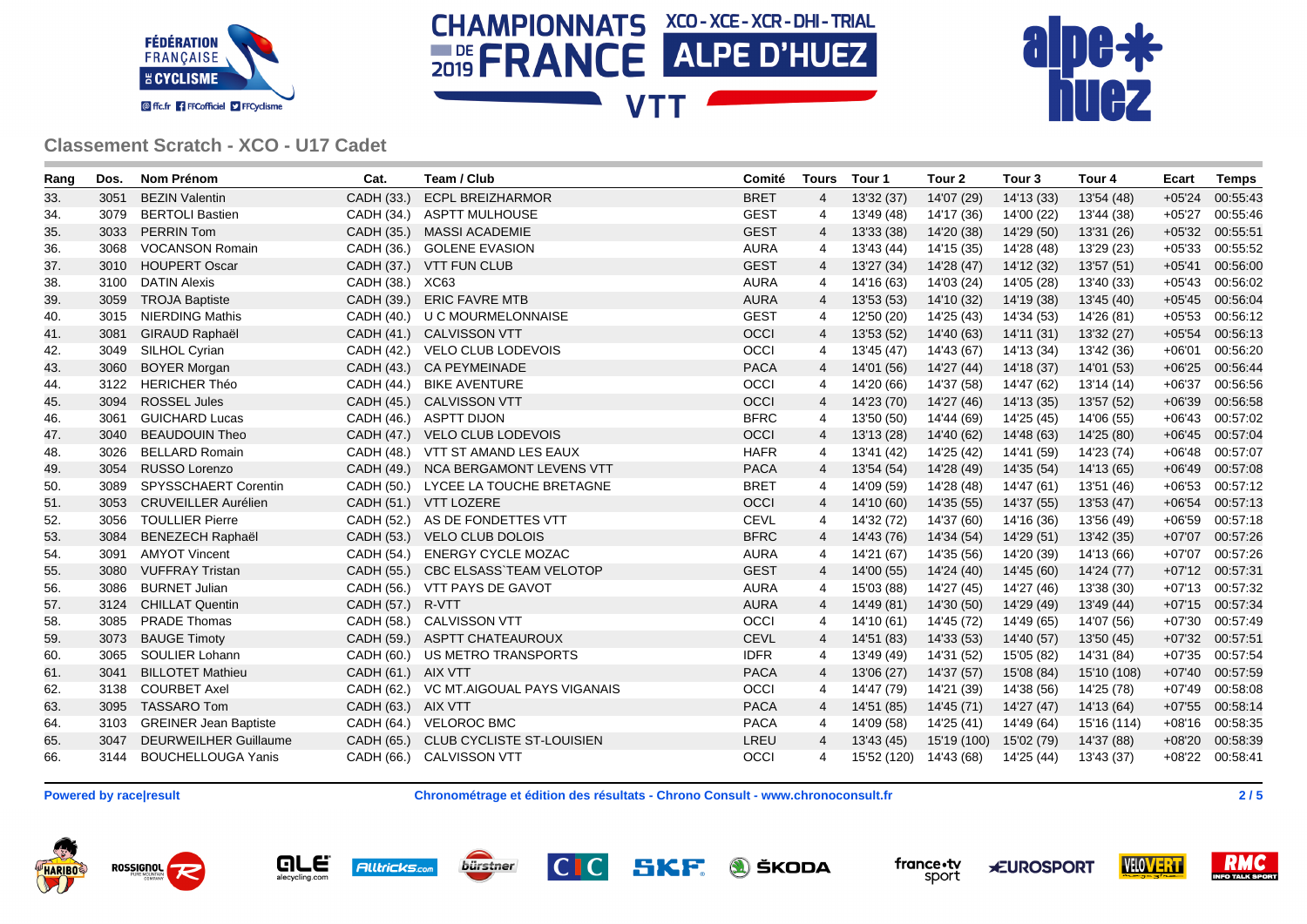





| Rang | Dos. | <b>Nom Prénom</b>           | Cat.                | Team / Club                                             | Comité      | <b>Tours</b>   | Tour 1                 | Tour <sub>2</sub> | Tour <sub>3</sub>       | Tour 4      | Ecart    | <b>Temps</b>    |
|------|------|-----------------------------|---------------------|---------------------------------------------------------|-------------|----------------|------------------------|-------------------|-------------------------|-------------|----------|-----------------|
| 67.  | 3044 | <b>MAURICE Louis</b>        | CADH (67.)          | <b>VTT PAYS DE VILAINE</b>                              | <b>BRET</b> | 4              | 13'43 (46)             | 15'12 (93)        | 15'47 (105)             | 14'08 (57)  | $+08'28$ | 00:58:47        |
| 68.  | 3038 | <b>PECONDON Romain</b>      |                     | CADH (68.) CS CASTELJALOUSAIN                           | <b>NOAQ</b> | 4              | 14'09 (57)             | 14'42 (65)        | 15'18 (90)              | 14'45 (93)  | $+08'33$ | 00:58:52        |
| 69.  | 3093 | <b>ACQUIER Justin</b>       |                     | CADH (69.) POLE JEUNES AVEYRON VTT                      | OCCI        | 4              | 14'52 (86)             | 14'31 (51)        | 14'56 (70)              | 14'35 (87)  | $+08'33$ | 00:58:52        |
| 70.  | 3082 | DOUYERE Nathan              |                     | CADH (70.) UC DARNETAL                                  | <b>NORM</b> | 4              | 14'42 (75)             | 14'56 (77)        | 14'59 (74)              | 14'22 (72)  | $+08'36$ | 00:58:55        |
| 71.  | 3108 | AURIAU Adrian               | CADH (71.)          | <b>ERIC FAVRE MTB</b>                                   | <b>AURA</b> | $\overline{4}$ | 14'38 (73)             | 14'44 (70)        | 14'56 (71)              | 14'40 (90)  | $+08'37$ | 00:58:56        |
| 72.  | 3105 | <b>CHAPON Justin</b>        |                     | CADH (72.) LATITUDE VTT                                 | OCCI        | 4              | 14'21 (68)             | 15'28 (103)       | 14'52 (66)              | 14'17 (69)  | $+08'38$ | 00:58:57        |
| 73.  | 3090 | <b>BAYLE Paolo</b>          |                     | CADH (73.) NCA BERGAMONT LEVENS VTT                     | <b>PACA</b> | 4              | 14'48 (80)             | 15'02 (85)        | 15'00 (76)              | 14'12 (62)  | $+08'41$ | 00:59:00        |
| 74.  | 3077 | ALLEVARD Tom                |                     | CADH (74.) NATUR BIKE PIERREVERT                        | <b>PACA</b> | 4              | 15'08 (91)             | 14'37 (59)        | 15'04 (81)              | 14'20 (71)  | $+08'48$ | 00:59:07        |
| 75.  | 3071 | <b>CHEVALIER Theo</b>       |                     | CADH (75.) VC POMPONNAIS                                | <b>NOAQ</b> | 4              | 13'41 (43)             | 15'37 (108)       | 15'30 (96)              | 14'23 (75)  | $+08'50$ | 00:59:09        |
| 76.  | 3075 | BLOC'H Jordan               |                     | CADH (76.) LAVAL CYCLISME 53 VTT                        | PDLL        | 4              | 15'46 (116)            | 14'53 (75)        | 14'40 (58)              | 14'06 (54)  | $+09'04$ | 00:59:23        |
| 77.  | 3087 | <b>VIENNE Loïc</b>          |                     | CADH (77.) ASSOCIATION CYCLES PASSION REUNION           | LREU        | 4              | 14'39 (74)             | 14'41 (64)        | 14'56 (69)              | 15'15 (113) | $+09'10$ | 00:59:29        |
| 78.  | 3057 | <b>BIDEAU Enzo</b>          |                     | CADH (78.) TREK GIROMAGNY                               | <b>BFRC</b> | 4              | 14'45 (78)             | 15'21 (101)       | 15'01 (77)              | 14'26 (82)  | $+09'11$ | 00:59:30        |
| 79.  | 3104 | <b>PELLEGRINELLI Lucien</b> |                     | CADH (79.) VSC BEAUNE 21                                | <b>BFRC</b> | 4              | 15'06 (90)             | 15'03 (86)        | 15'01 (78)              | 14'25 (79)  | $+09'13$ | 00:59:32        |
| 80.  | 3066 | <b>ISSALY Tom</b>           |                     | CADH (80.) POLE JEUNES AVEYRON VTT                      | OCCI        | 4              | 15'13 (92)             | 15'08 (91)        | 14'57 (73)              | 14'24 (76)  | $+09'20$ | 00:59:39        |
| 81.  | 3150 | <b>PELLERIN Oscar</b>       |                     | CADH (81.) MESVRIN VTT                                  | <b>BFRC</b> | 4              | 15'34 (108)            | 15'05 (88)        | 14'56 (72)              | 14'14 (67)  | $+09'27$ | 00:59:46        |
| 82.  | 3098 | <b>KELLER Corentin</b>      | CADH (82.)          | <b>TREK GIROMAGNY</b>                                   | <b>BFRC</b> | 4              | 14'50 (82)             | 15'37 (107)       | 15'13 (88)              | 14'12 (63)  | $+09'30$ | 00:59:49        |
| 83.  | 3063 | <b>LAPORTE Clement</b>      | CADH (83.)          | <b>ESCAPADE EXCITED RIDERS</b>                          | <b>NOAQ</b> | 4              | 14'22 (69)             | 15'35 (106)       | 15'25 (94)              | 14'39 (89)  | $+09'40$ | 00:59:59        |
| 84.  | 3062 | <b>DUFOSSE Baptiste</b>     |                     | CADH (84.) UC DARNETAL                                  | <b>NORM</b> | 4              | 14'18 (65)             | 14'59 (81)        | 15'31 (97)              | 15'14 (112) | $+09'40$ | 00:59:59        |
| 85.  |      | 3118 MEYER Elian            |                     | CADH (85.) MARSEILLETECHNOTEAM13-HEADCYCLES-HUTCHINPACA |             | 4              | 14'11 (62)             | 14'53 (73)        | 15'09 (85)              | 15'52 (122) | $+09'44$ | 01:00:03        |
| 86.  | 3149 | <b>CLARY Baptiste</b>       | CADH (86.)          | <b>UC PAYS GAPENCAIS</b>                                | <b>PACA</b> | 4              | 15'19 (96)             | 14'59 (80)        | 15'41 (103)             | 14'08 (59)  | $+09'46$ | 01:00:05        |
| 87.  | 3074 | MARTINEAU Nolan             |                     | CADH (87.) VENDEE VTT                                   | <b>PDLL</b> | 4              | 15'27 (102)            | 15'29 (105)       | 14'55 (67)              | 14'22 (73)  | $+09'51$ | 01:00:10        |
| 88.  | 3069 | <b>RAMOS Pierre</b>         | CADH (88.)          | <b>VELO SILEX</b>                                       | <b>NOAQ</b> | 4              | 15'14 (93)             | 15'05 (90)        | 15'02 (80)              | 14'54 (96)  | $+09'54$ | 01:00:13        |
| 89.  |      | 3083 LENFANT Allan          |                     | CADH (89.) LA VOGE VTT                                  | <b>GEST</b> | 4              | 15'54 (121) 15'17 (98) |                   | 14'55 (68)              | 14'11 (61)  | $+09'56$ | 01:00:15        |
| 90.  |      | 3120 CHOUX Charlie          | CADH (90.)          | <b>PASSION VTT BEAUCOURT</b>                            | <b>BFRC</b> | $\overline{4}$ | 15'39 (111) 15'12 (94) |                   | 15'19 (91)              | 14'10 (60)  | $+09'59$ | 01:00:18        |
| 91.  | 3117 | <b>CHALLIER Thomas</b>      | CADH (91.)          | R-VTT                                                   | <b>AURA</b> | 4              | 16'09 (132) 15'09 (92) |                   | 15'07 (83)              | 13'56 (50)  | $+09'59$ | 01:00:18        |
| 92.  | 3114 | <b>COURBIERE Tom</b>        | CADH (92.)          | <b>ERIC FAVRE MTB</b>                                   | <b>AURA</b> | 4              | 15'28 (104) 15'13 (96) |                   | 15'28 (95)              | 14'19 (70)  | $+10'06$ | 01:00:25        |
| 93.  | 3050 | <b>LIENS Louis</b>          | CADH (93.)          | <b>VELOROC BMC</b>                                      | <b>PACA</b> | 4              | 16'33 (147) 14'38 (61) |                   | 14'59 (75)              | 14'26 (83)  | $+10'16$ | 01:00:35        |
| 94.  | 3151 | <b>GAUTHIER Mathieu</b>     | CADH (94.)          | POMMIERS VTT                                            | <b>AURA</b> | 4              | 15'34 (109) 14'57 (78) |                   | 15'25 (93)              | 14'49 (94)  |          | +10'23 01:00:42 |
| 95.  | 3018 | <b>CAMBRES Roméo</b>        |                     | CADH (95.) CLUB MULTISPORT DE MUTIGNY                   | <b>GEST</b> | 4              | 13'31 (35)             | 15'29 (104)       | 15'54 (110)             | 16'03 (129) | $+10'35$ | 01:00:54        |
| 96.  | 3064 | <b>SAVINA Hugo</b>          | CADH (96.)          | US DOMONT CYCLISME                                      | <b>IDFR</b> | 4              | 15'29 (106) 14'58 (79) |                   | 15'50 (107)             | 14'45 (92)  | $+10'41$ | 01:01:00        |
| 97.  | 3163 | <b>BERTHELOT Maxime</b>     |                     | CADH (97.) AC MARINES                                   | <b>IDFR</b> | 4              | 16'05 (126) 15'03 (87) |                   | 15'12 (87)              | 14'44 (91)  | $+10'42$ | 01:01:01        |
| 98.  | 3133 | <b>DHAUSSY Lucas</b>        | CADH (98.) MEUSE 55 |                                                         | <b>GEST</b> | 4              | 14'44 (77)             | 15'05 (89)        | 15'51 (108) 15'29 (116) |             |          | +10'48 01:01:07 |
| 99.  | 3135 | <b>ARIOLI Tristan</b>       |                     | CADH (99.) CYCL SEYSSINET SEYSSINS                      | <b>AURA</b> | 4              | 15'34 (110) 14'55 (76) |                   | 15'35 (101)             | 15'08 (105) |          | +10'52 01:01:11 |
| 100. |      | 3129 BOUQUET Faustin        |                     | CADH (100.) LATITUDE VTT                                | OCCI        | 4              | 15'42 (112) 15'12 (95) |                   | 15'33 (98)              | 14'51 (95)  |          | +10'56 01:01:15 |

**Powered by race|result Chronométrage et édition des résultats - Chrono Consult - www.chronoconsult.fr 3 / 5**

ROSSIGNOL HARIBO









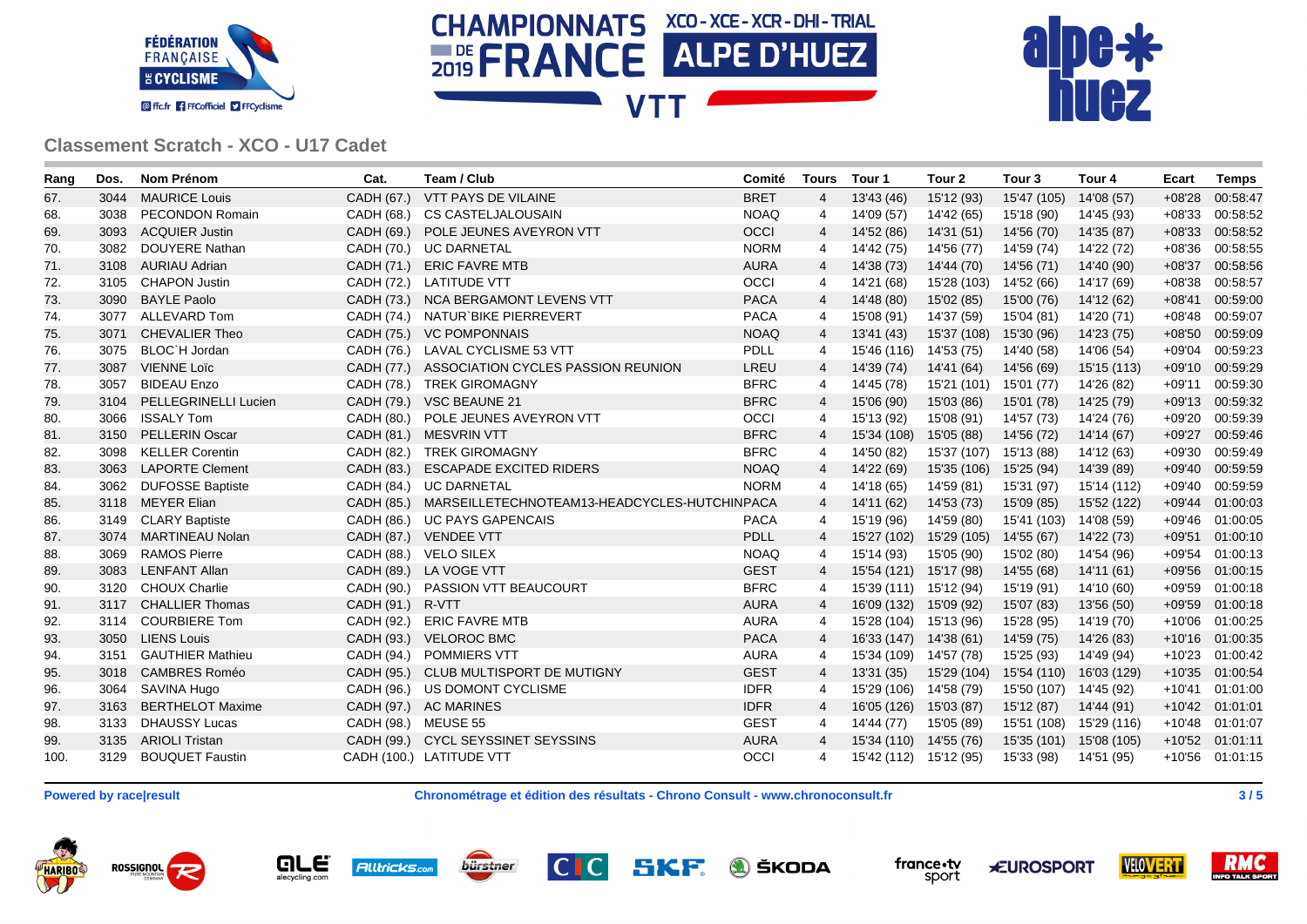





| Rang | Dos. | <b>Nom Prénom</b>             | Cat.                  | Team / Club                                     | Comité      | <b>Tours</b>   | Tour 1                 | Tour <sub>2</sub>      | Tour <sub>3</sub>                               | Tour 4      | Ecart    | <b>Temps</b>    |
|------|------|-------------------------------|-----------------------|-------------------------------------------------|-------------|----------------|------------------------|------------------------|-------------------------------------------------|-------------|----------|-----------------|
| 101. | 3128 | <b>BEZAMAT Alex</b>           |                       | CADH (101.) POLE JEUNES AVEYRON VTT             | <b>OCCI</b> | $\overline{4}$ | 15'28 (105)            | 15'27 (102)            | 15'23 (92)                                      | 15'01 (101) | $+10'58$ | 01:01:17        |
| 102. | 3092 | <b>RUHER Théo</b>             |                       | CADH (102.) CBC ELSASS`TEAM VELOTOP             | <b>GEST</b> | $\overline{4}$ | 15'27 (103) 14'42 (66) |                        | 15'43 (104) 15'42 (118)                         |             |          | +11'13 01:01:32 |
| 103. | 3148 | LE GOFF Hugo                  |                       | CADH (103.) ECPL BREIZHARMOR                    | <b>BRET</b> | $\overline{4}$ | 15'03 (89)             | 15'51 (122)            | 16'13 (123) 14'31 (85)                          |             |          | +11'16 01:01:35 |
| 104. | 3036 | REVOL Yvan                    |                       | CADH (104.) MADEWIS PERNES                      | <b>PACA</b> | 4              | 17'12 (156) 15'02 (84) |                        | 15'10 (86)                                      | 14'17 (68)  |          | +11'18 01:01:37 |
| 105. | 3067 | <b>SCHIERING Nathan</b>       |                       | CADH (105.) UC PAYS D'ARGENTAN                  | <b>NORM</b> | $\overline{4}$ | 14'51 (84)             | 15'50 (121)            | 16'00 (115) 15'00 (100)                         |             |          | +11'20 01:01:39 |
| 106. | 3048 | <b>DATTIN Victor</b>          |                       | CADH (106.) VCS BETTONNAIS                      | <b>BRET</b> | $\overline{4}$ | 17'30 (157)            | 15'39 (109) 14'29 (52) |                                                 | 14'08 (58)  |          | +11'25 01:01:44 |
| 107. | 3116 | <b>DETTO Enzo</b>             |                       | CADH (107.) ROUSSY BIKE CLUB                    | <b>GEST</b> | $\overline{4}$ | 16'02 (125)            | 15'00 (83)             | 15'35 (100) 15'11 (110)                         |             |          | +11'27 01:01:46 |
| 108. | 3101 | <b>CONGRATEL Louis</b>        |                       | CADH (108.) ASPTT BRIVE AGGLO VELO              | <b>NOAQ</b> | -4             | 15'25 (98)             | 16'12 (133) 15'16 (89) |                                                 | 14'58 (98)  |          | +11'29 01:01:48 |
| 109. | 3076 | <b>TRAN VAN Antoine</b>       |                       | CADH (109.) AS DE FONDETTES VTT                 | <b>CEVL</b> | $\overline{4}$ | 15'16 (94)             |                        | 15'44 (113) 15'54 (109) 15'08 (106)             |             |          | +11'40 01:01:59 |
| 110. | 3125 | <b>HAMMAECHER Evan</b>        |                       | CADH (110.) VTT FUN CLUB                        | <b>GEST</b> | $\overline{4}$ | 16'08 (130) 15'17 (99) |                        | 15'33 (99)                                      | 15'04 (103) |          | +11'41 01:02:00 |
| 111. | 3111 | <b>MARTIN Nathan</b>          |                       | CADH (111.) LYCEE LA TOUCHE BRETAGNE            | <b>BRET</b> | $\overline{4}$ |                        |                        | 16'06 (128) 15'55 (125) 15'37 (102) 14'32 (86)  |             |          | +11'49 01:02:08 |
| 112. | 3113 | <b>PINEAU Lucas</b>           |                       | CADH (112.) VS CLISSONNAIS                      | <b>PDLL</b> | $\overline{4}$ | 15'26 (99)             | 15'14 (97)             | 16'00 (116) 16'02 (128)                         |             |          | +12'21 01:02:40 |
| 113. |      | 3153 PIT Guilhem              |                       | CADH (113.) CALVISSON VTT                       | OCCI        | $\overline{4}$ |                        |                        | 15'47 (117) 15'48 (117) 16'03 (119) 15'06 (104) |             |          | +12'23 01:02:42 |
| 114. | 3159 | <b>MENETREY Pierre</b>        |                       | CADH (114.) VESOUL VTT                          | <b>BFRC</b> | $\overline{4}$ |                        |                        | 16'16 (135) 15'45 (115) 15'54 (111) 14'56 (97)  |             |          | +12'29 01:02:48 |
| 115. | 3121 | <b>BASIN Alexis</b>           |                       | CADH (115.) VTT CONLIEGE BASSIN LONS LE SAUNIER | <b>BFRC</b> | $\overline{4}$ |                        |                        | 15'26 (100) 15'48 (118) 15'49 (106) 16'02 (127) |             |          | +12'44 01:03:03 |
| 116. | 3130 | <b>MENEZ Thomas</b>           |                       | CADH (116.) ECPL BREIZHARMOR                    | <b>BRET</b> | $\overline{4}$ |                        |                        | 15'26 (101) 15'47 (116) 16'11 (122) 15'45 (120) |             |          | +12'47 01:03:06 |
| 117. | 3099 | <b>MOMBERT Yann</b>           |                       | CADH (117.) MOSELLE CULTURE VELO                | <b>GEST</b> | $\overline{4}$ |                        |                        | 15'33 (107) 15'40 (110) 16'33 (132) 15'26 (115) |             |          | +12'49 01:03:08 |
| 118. | 3029 | <b>HORRACH Camille</b>        |                       | CADH (118.) CLUB ALPANA                         | <b>CORS</b> | -4             | 15'17 (95)             |                        | 15'44 (112) 16'17 (126) 15'57 (125)             |             |          | +12'53 01:03:12 |
| 119. | 3106 | <b>MAZIMANN Vincent</b>       |                       | CADH (119.) TREK GIROMAGNY                      | <b>BFRC</b> | $\overline{4}$ |                        |                        | 15'42 (113) 15'51 (123) 16'06 (120) 15'37 (117) |             |          | +12'54 01:03:13 |
| 120. | 3131 | <b>DEMOLY Virgile</b>         |                       | CADH (120.) PASSION VTT BEAUCOURT               | <b>BFRC</b> | $\overline{4}$ |                        |                        | 15'58 (124) 16'17 (136) 16'00 (117) 15'00 (99)  |             |          | +12'54 01:03:13 |
| 121. | 3142 | <b>AUBRIET Lilian</b>         |                       | CADH (121.) C.L.I.C. VTT                        | <b>AURA</b> | $\overline{4}$ |                        |                        | 16'15 (134) 16'08 (129) 15'59 (114) 15'09 (107) |             |          | +13'09 01:03:28 |
| 122. | 3139 | <b>DELEMONTEY Tim</b>         | CADH (122.) R-VTT     |                                                 | <b>AURA</b> | $\overline{4}$ |                        |                        | 16'40 (150) 15'45 (114) 16'02 (118) 15'13 (111) |             |          | +13'18 01:03:37 |
| 123. | 3157 | <b>GUYOT Benjamin</b>         |                       | CADH (123.) C.C. ST MARTINOIS                   | <b>AURA</b> | $\overline{4}$ |                        |                        | 16'27 (142) 16'16 (135) 15'56 (112) 15'03 (102) |             |          | +13'19 01:03:38 |
| 124. | 3155 | <b>COTTIER WEMAERE Joseph</b> | CADH (124.) RVC VTT   |                                                 | PDLL        | $\overline{4}$ |                        |                        | 15'54 (122) 16'04 (127) 16'18 (127) 15'44 (119) |             |          | +13'39 01:03:58 |
| 125. | 3109 | DOS REIS GRACA Nathan         | CADH (125.) XC63      |                                                 | <b>AURA</b> | 4              |                        |                        | 15'48 (118) 16'09 (130) 16'15 (125) 16'09 (130) |             |          | +13'59 01:04:18 |
| 126. | 3096 | DAL MASO Raphaël              |                       | CADH (126.) COUSERANS CYCLISTE                  | OCCI        | $\overline{4}$ | 14'31 (71)             | 14'59 (82)             | 19'43 (150) 15'10 (109)                         |             |          | +14'02 01:04:21 |
| 127. | 3141 | <b>DUHAUT Ernest</b>          |                       | CADH (127.) PASSION VTT BEAUCOURT               | <b>BFRC</b> | $\overline{4}$ |                        |                        | 16'34 (148) 15'49 (119) 16'14 (124) 15'54 (123) |             |          | +14'10 01:04:29 |
| 128. | 3112 | <b>VALLEE Matéo</b>           | CADH (128.) VTT ST LO |                                                 | <b>NORM</b> | -4             |                        |                        | 16'23 (138) 15'55 (124) 16'28 (129) 15'51 (121) |             |          | +14'15 01:04:34 |
| 129. | 3102 | <b>MIGLIORE Paul</b>          |                       | CADH (129.) OC GIF VTT                          | <b>IDFR</b> | $\overline{4}$ |                        |                        | 15'51 (119) 16'11 (131) 16'36 (133) 16'00 (126) |             |          | +14'16 01:04:35 |
| 130. | 3028 | <b>GOURLAND Romain</b>        |                       | CADH (130.) EC CHATEAU THIERRY                  | <b>HAFR</b> | $\overline{4}$ |                        |                        | 16'06 (127) 16'08 (128) 16'07 (121) 16'21 (133) |             |          | +14'20 01:04:39 |
| 131. | 3027 | <b>CALLAERT Tom</b>           |                       | CADH (131.) POLE JEUNES AVEYRON VTT             | <b>OCCI</b> | $\overline{4}$ |                        |                        | 16'08 (131) 16'11 (132) 16'32 (131) 16'14 (131) |             |          | +14'43 01:05:02 |
| 132. | 3097 | <b>MEYNARD Maxime</b>         |                       | CADH (132.) CREUSE OXYGENE                      | <b>NOAQ</b> | 4              |                        |                        | 16'13 (133) 15'43 (111) 16'29 (130) 16'41 (135) |             |          | +14'45 01:05:04 |
| 133. | 3037 | <b>LEMARDELE Maxence</b>      | CADH (133.) VTT ST LO |                                                 | <b>NORM</b> | $\overline{4}$ | 13'52(51)              |                        | 16'55 (146) 17'47 (145) 16'46 (136)             |             |          | +14'59 01:05:18 |
| 134. | 3088 | <b>GINESTE Louis</b>          |                       | CADH (134.) OCC ANTIBES                         | <b>PACA</b> | $\overline{4}$ |                        |                        | 15'46 (115) 16'22 (137) 17'27 (141) 15'57 (124) |             |          | +15'11 01:05:30 |

**Powered by race|result Chronométrage et édition des résultats - Chrono Consult - www.chronoconsult.fr 4 / 5**

ROSSIGNOL HARIBO